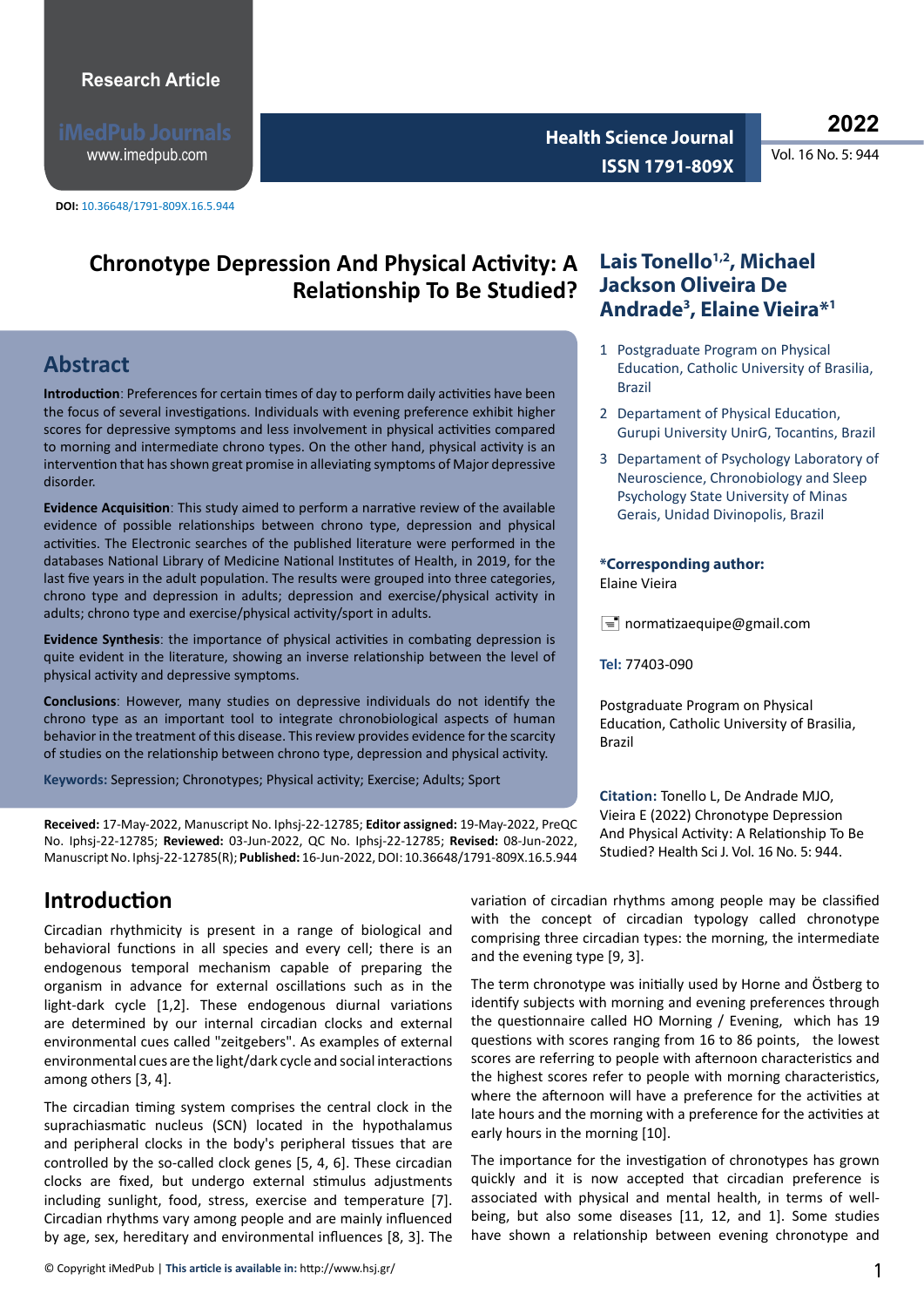**2022** Vol. 16 No. 5: 944

depressive symptoms  $[13, 14, 15,$  and  $12]$ .

A major depressive disorder is a mental illness responsible for years of disability also is reflected as a list of risk factors with mortality and morbidity worldwide [16]. The official diagnosis of depression is subjective and rests on the documentation of a certain number of symptoms that significantly impair functioning for certain duration [17]. People with depression suffer from changes in body composition [18], sleep [19-21], cortisol levels [22, 23], and body temperature [24, 25]. It is important to explain the complex array of symptoms related to the circadian activity. Recent studies combining behavioral, molecular and electrophysiological techniques reveal those certain aspects of depression result from maladaptive stress in specific neural circuits.

Multiple research reports suggest that abnormalities in circadian rhythms are involved in the etiopathogenesis of mood disorders [26]. Due to the increasing number of cases of people with depression, several studies seek alternatives for the prevention and treatment of depression. For reference [26] the pharmacological, psychological, and light treatments of mood disorders have multiple effects on circadian function. Effects of antidepressant drugs on the free-running circadian period indicate that these medications affect the circadian pacemaker. Antidepressants are considered the first line of treatment; however, the response rate is considered low. Circadian rhythm and altered physical activity have long been recognized as core features of Major depression. Thus, physical activity has been suggested as non-pharmacological treatments that should complement traditional methods [27-31].

In this sense, it is important to expand a discussion on the relationship between chronotype, depression, and physical activity. Understanding whether there is a relationship between the type of chronotype and depression, as well as whether physical activity can minimize these effects, is extremely important for the general health of the population suffering from depressive symptoms. Therefore, this study aimed to review the available evidence of possible relationships between chronotype, depression and physical activity. The evening types show more depressive symptoms than the morning ones. Thus, this study hypothesizes that physical activity can positively modulate responses of symptoms of depression in morning and afternoon patients.

## **Materials and Methods**

Four comprehensive surveys were performed at the National Library of Medicine (Pubmed) in 2019, with the first combination using the terms: "Depression AND Chronotype AND (exercise OR physical activity) AND adults". However, only 7 results were found and did not present the relationship between the three variables [Physical Activity, chronotype and depression]. In this sense, the searches were separated (Figure 1), initially with the following terms "Chronotype AND depression AND adults", being 139 articles identified. Inclusion criteria were: original articles; written in English; last 5 years; the relationship between depression and chronotype. Later the terms were used: "Depression AND (exercise OR physical activity) AND adults". In all, 2790 articles were found. Selection criteria were: written in English, original study; last 5 years; the relationship between exercise and physical activity with depression in adults. The last search used the following keywords: Chronotype AND (exercise OR physical activity OR sports) AND adults. In all 58 articles were found, the following criteria were applied: original article; written in English; present the relationship between chronotype and physical activity.

### **Analysis procedures**

During the first screening, two reviewers (MJ or LT) evaluated the titles and abstracts of each citation and excluded irrelevant studies. For each potential study, two reviewers (FL or EL) examined the full article and assessed whether the studies fit within the inclusion criteria. In case of disagreement, a third evaluator would be contacted (NL).

#### **Quality Assessment**

The articles were evaluated based on internal validity (selection bias, performance bias, friction measurement bias and reports) and the validity construct (adequacy of the operational criteria used). In general, the quality of the evidence from the studies was assessed using three main measures: 1 limitation (poorly designed design, for example); 2- consistency of results; and 3- accuracy (ability to generalize findings and provide sufficient data). Studies that failed at these points were not added or selected (**Figure 1)**.

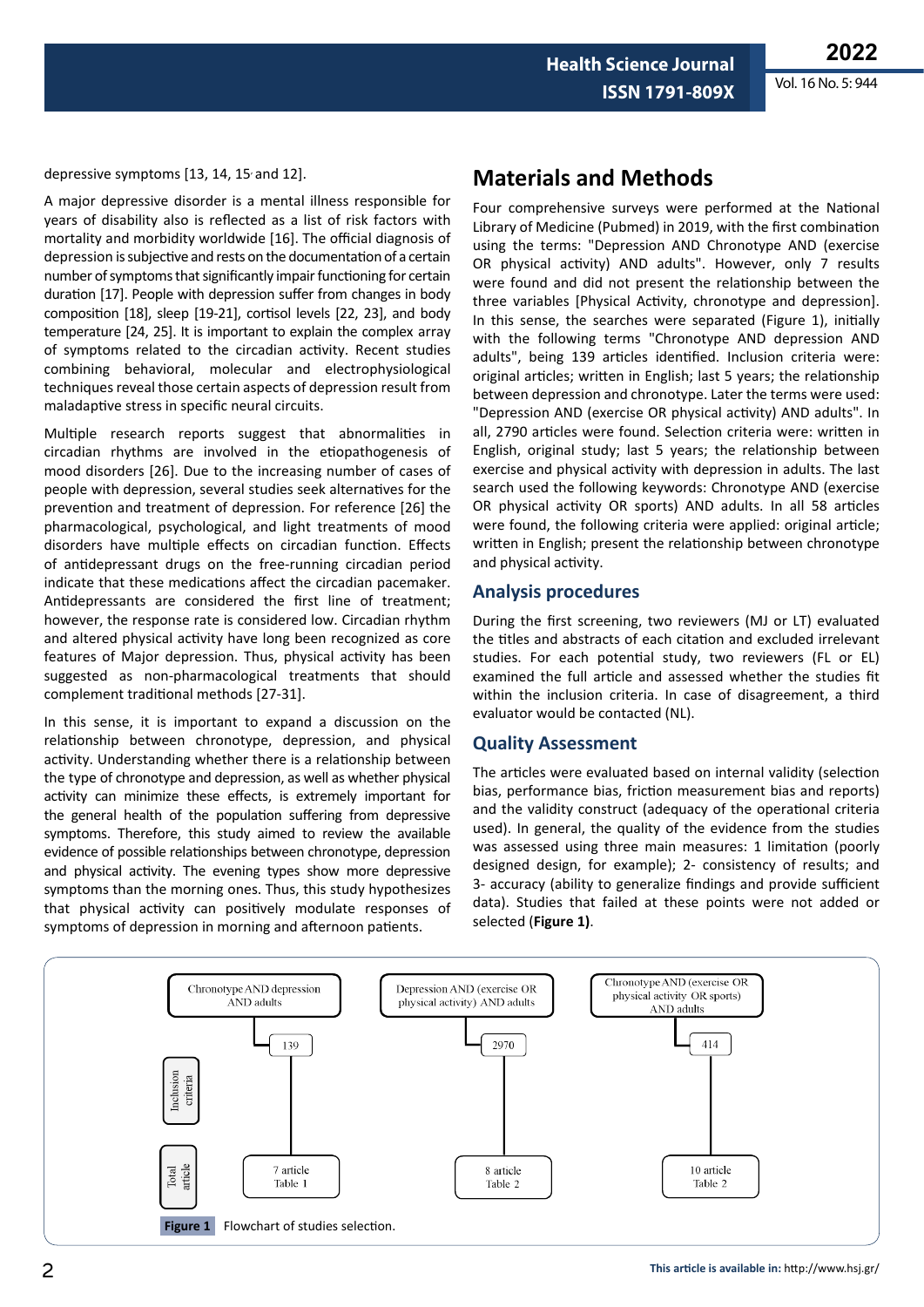# **Results**

As a result of the first search, which identifies the relationship between chronotype and depression in adults, 7 studies were selected (Table I). The second search made it possible to identify the relationship between exercise / physical activity and depression in adults. At the end of the analyzes, 8 articles were selected (Table II). In the third search, we found 10 studies that evaluate the relationship of chronotype with exercise / physical activity in adults (Table III). Since the instruments developed to estimate chronotype are not equal the specific instrument used has been indicated in the tables **(Tables 1-3)**.

### **The relationship between depression and Chronotype in adults**

The evening is among people that exhibited more symptoms of

depression than the morning and intermediate types [15, 32- 40], but the underlying mechanism is still unclear. A possible reason could be the transformation of our modern society into a technological society that does not take into account the importance of chronotype on human health. Nowadays, many people spend an increasing amount of time in front of computer screens mainly during night time and these habit changes can force people to become more evening. Exposure to blue light from computer and cell phone screens can lead to disturbances in melatonin secretion and alterations in circadian physiology, alertness, and cognitive performance levels.

Among patients undergoing cognitive-behavioral therapy [41] those characterized as evening types have significantly more depressive symptoms, insomnia and irregular sleep-in relation to the intermediate and morning patients. A meta-analysis [42]

| <b>Authors</b> | <b>Objective</b>                                                                                                                                                                                                                       | <b>Sample</b>                                                               | <b>Depression</b><br><b>Assessment</b>     | Chronotype<br><b>Assessment</b>                       | <b>Relevant Results</b>                                                                                                                                                                                                   |
|----------------|----------------------------------------------------------------------------------------------------------------------------------------------------------------------------------------------------------------------------------------|-----------------------------------------------------------------------------|--------------------------------------------|-------------------------------------------------------|---------------------------------------------------------------------------------------------------------------------------------------------------------------------------------------------------------------------------|
| (Reference 48) | To report suicidality according to<br>chronotype and seasonal pattern<br>in patients with MDD.                                                                                                                                         | 120 subjects<br>(18 to 74years)<br>old).                                    | <b>HAMD</b>                                | <b>MEQ</b>                                            | There was no significant difference in<br>depression scores between morning and<br>evening patients. However, patients with<br>evening preference have a higher suicidal<br>risk when compared to morning patients.       |
| (Reference 47) | To understand the associations<br>between different dimensions of<br>chronotype, depressive symptoms, old).<br>and emotional eating.                                                                                                   | 10000 subjects CES-D<br>$(25-74 \text{ years})$                             |                                            | Original<br><b>MEQ</b>                                | Preferences for morning hours were<br>associated with lower scores of depressive<br>symptoms.                                                                                                                             |
| (Reference 36) | To study the relationship between 10503 subjects Self-report<br>chronotype and depression in a<br>more representative sample size of<br>the Finnish adult population.                                                                  |                                                                             | questionnaires,<br>with four<br>questions. | <b>MEQ</b>                                            | The evening show more depressive<br>symptoms than the morning ones, even<br>after controlling for possible confounding<br>factors (sex, age, education, living<br>conditions, alcohol consumption, smoking<br>and sleep). |
| (Reference 33) | To examine the association<br>between chronotypes and the<br>presence of depressive and<br>anxiety disorders in a large cohort, year.<br>while taking into account relevant<br>Sociodemographic, somatic health,<br>and sleep factors. | 2596<br>participated<br>in the second                                       | <b>MDD and IDS</b>                         | <b>MCTQ</b>                                           | Individuals with evening chronotype are<br>more likely to have depressive disorder,<br>even when adjusted for health factors,<br>Sociodemographic data, and sleep-related<br>factors.                                     |
| (Reference 32) | To explore the role of cognitive<br>reactivity and pathological worry<br>in the association between<br>eveningness and depression.                                                                                                     | 1654 subjects,<br>being 1227<br>depressions<br>and 427 healthy<br>controls. | LEIDS-R                                    | <b>MCTQ</b>                                           | Results show that evening type scored<br>higher on a specific psychological factor of<br>vulnerability to depression.                                                                                                     |
| (Reference 49) | To examined whether differential<br>relation of depression and<br>seasonality to the morning<br>and evening components of<br>morningness-eveningness might<br>be confirmed in analyses of a big<br>dataset.                            | 2398 subjects                                                               | CES-D                                      | A short<br>$(40$ -item $)$<br>version<br><b>SWPAQ</b> | Depression was found to be significantly<br>linked to earliness-lateness, but only<br>morning component of earliness-lateness<br>demonstrates such a link.                                                                |
|                |                                                                                                                                                                                                                                        | Siberia.                                                                    |                                            |                                                       |                                                                                                                                                                                                                           |
| (Reference 38) | The purpose of this study was to<br>investigate and analyze the role<br>of depression in its effects on<br>chronotype and sociality.                                                                                                   | 2772 men                                                                    | PHQ-9                                      | <b>CSM</b>                                            | Depressive symptoms and suicidal<br>tendencies are significantly related to<br>individuals with evening chronotype when<br>compared to morning.                                                                           |
|                |                                                                                                                                                                                                                                        | 2860 women                                                                  |                                            |                                                       |                                                                                                                                                                                                                           |

#### **Table 1.** Summary of studies involving Chronotype and depression in adults.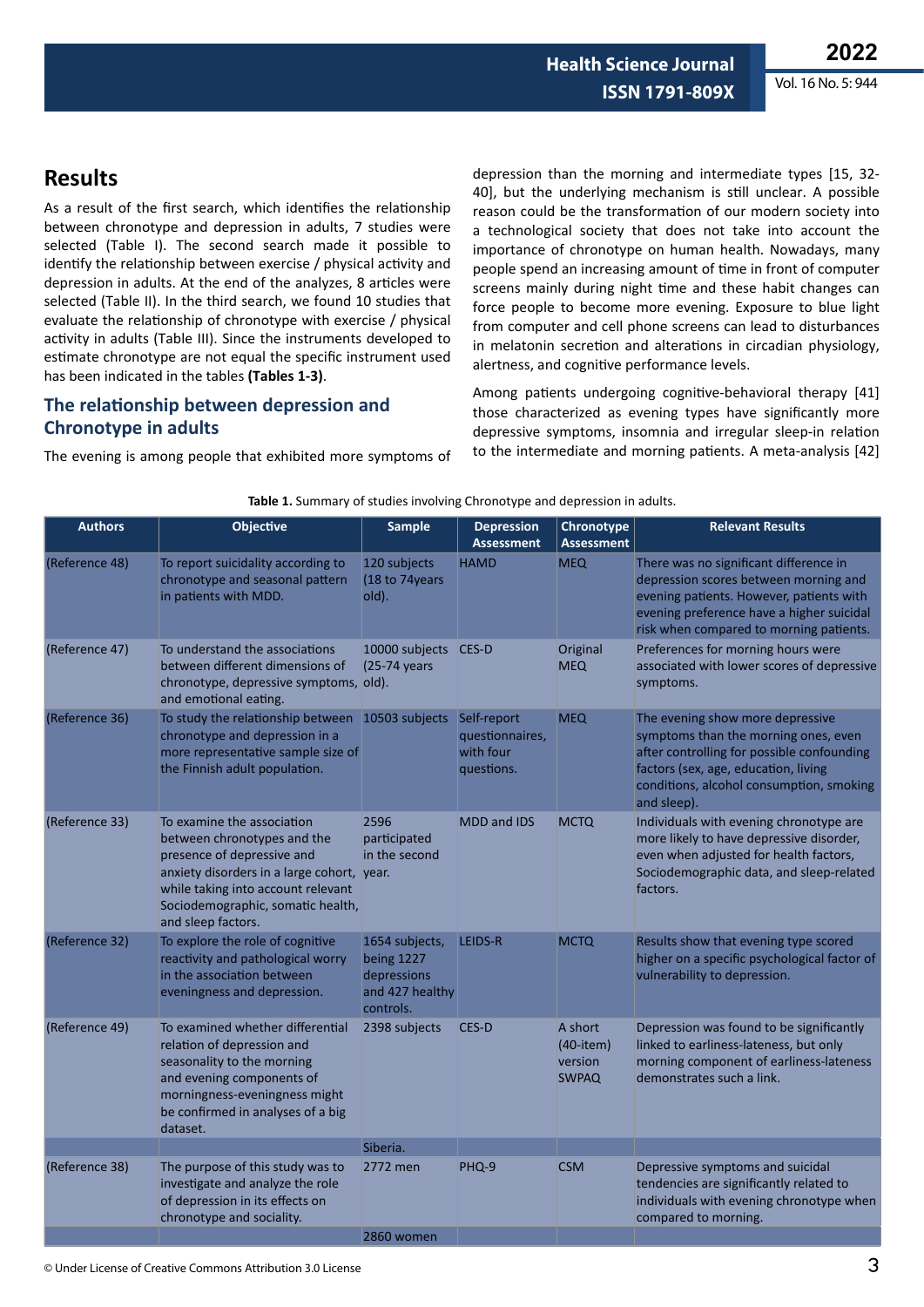**2022**

Vol. 16 No. 5: 944

| <b>Authors</b> | <b>Objective</b>                                                                                                                                                                                                        | <b>Sample</b>                                                 | <b>Depression</b><br><b>Assessment</b>                      | <b>Exercise Or</b>                                                                                                                                                                                                                                          | <b>Relevant Results</b>                                                                                                                                                                                                                                                                                                                                                           |
|----------------|-------------------------------------------------------------------------------------------------------------------------------------------------------------------------------------------------------------------------|---------------------------------------------------------------|-------------------------------------------------------------|-------------------------------------------------------------------------------------------------------------------------------------------------------------------------------------------------------------------------------------------------------------|-----------------------------------------------------------------------------------------------------------------------------------------------------------------------------------------------------------------------------------------------------------------------------------------------------------------------------------------------------------------------------------|
|                |                                                                                                                                                                                                                         |                                                               |                                                             | <b>Physical Activity</b>                                                                                                                                                                                                                                    |                                                                                                                                                                                                                                                                                                                                                                                   |
| (Reference 59) | To Evaluate The Efficacy<br>Of Four Months Of<br>Aerobic Exercise<br>Intervention In A Group<br>Of Women Referred By<br>Psychiatrists.                                                                                  | 26 Women<br>Diagnosed<br><b>With Clinical</b><br>Depression.  | <b>Bdi-li</b>                                               | Hour Each Session.                                                                                                                                                                                                                                          | Intervention 8-Week, The Exercise Group When Compared To<br>3 Times-Weekly, One The Control Group Showed Improvement<br>In Relation To Depression Parameters,<br>And Higher Physical Fitness.                                                                                                                                                                                     |
| (Reference 60) | To Examine The Efficacy<br>Of A Self-Selected<br><b>Intensity Aerobic</b><br><b>Exercise Intervention</b><br>In Outpatients With<br>Depression, Assessing<br><b>Depressive Symptoms As</b><br>Well As Physical Fitness. | 46 Outpatients<br><b>Diagnosed With</b>                       | Hrsd-17                                                     | Ukk2-Km Walk Test<br><b>To Estimate Physical</b><br>8-Week, 3 Times-<br>Weekly, One-<br><b>Hour Long Group</b><br><b>Interventions On</b><br>Monday, Wednesday<br>And Friday Evenings.                                                                      | There Were Major Changes In The<br>Depression Scores Assessed By The<br>Fitness. Intervention Hamilton Scale And Moderate Changes<br>In The Bdi-Ii Assessment.                                                                                                                                                                                                                    |
|                |                                                                                                                                                                                                                         | Mild To Severe<br>Depression.                                 | And Bdi-li.                                                 |                                                                                                                                                                                                                                                             |                                                                                                                                                                                                                                                                                                                                                                                   |
| (Reference 58) | <b>Clarify Whether</b><br><b>Depressive Symptoms</b><br><b>Moderate The Relations</b><br><b>Between Exercise And</b><br>Same-Day Self-Efficacy,<br>And Between Self-<br><b>Efficacy And Next-Day</b><br>Exercise.       | 116 Subjects<br>Physically<br>Inactive, Being<br>75,9% Women. | Ces-D                                                       | <b>Were Collected</b><br>Every Day: (Today<br>Did You Walk For At<br>Least 10 Minutes<br>At A Time At Your<br><b>Normal Walking</b><br>Pace, While At Work,<br>For Recreation, To<br><b>Get To And From</b><br>Places, Or For Any<br>Other Reason?)         | The Study Found That Self-Efficacy<br>Was Higher On Days Exercise Occurred<br>Compared With Days On Which It Did<br>Not Occur. Second, We Found That<br>Self-Efficacy On Day X Predicted Greater<br>Odds Of Exercise On Day X+1. Thus,<br>These Findings Self-Efficacy On One Day<br>Predicts The Likelihood Of Exercising<br>The Next Day, Regardless Of Depressive<br>Symptoms. |
| (Reference 63) | To Examine Independent 2914 Subjects.<br><b>And Combined</b><br><b>Associations Of Pa And</b><br>Sb With Depressive<br><b>Symptoms Among</b><br>Japanese Adults                                                         |                                                               | <b>Using The</b><br>Japanese<br><b>Version Of</b><br>Ces-D. | Ipaq-Sv                                                                                                                                                                                                                                                     | Physical Activity Is Related To Lower Risk<br>Of Depressive Symptoms Independently.<br>In Addition, Active People Have Fewer<br>Depressive Symptoms Compared To High<br>Sedentary Behavior.                                                                                                                                                                                       |
| (Reference 61) | Prospectively Assess The 629 Subjects,<br><b>Association Between</b><br><b>Self-Reported Habitual</b><br><b>Physical Activity Levels</b><br><b>And Depression Severity</b><br>Following A 12-Week<br>Intervention       | Being 75%<br>Women.                                           | Phq-9                                                       | <b>Adopted A</b><br><b>Questionnaire And</b><br><b>Score Conversion</b><br><b>Method To Assess</b><br><b>Habitual Physical</b><br>Activity. The<br><b>Questionnaire Was</b><br>Developed By The<br>Swedish School Of<br><b>Sport And Health</b><br>Science. | Subjects With Higher Levels Of Physical<br>Activity Responded Favorably To Treating<br>Depression When Compared To Those<br>Who Are Less Active.                                                                                                                                                                                                                                  |

**Table 2**. Summary of studies involving Exercise/Physical Activity and depression in adults.

identified that both short and long sleep duration is related to the increase in depressive symptoms in people characterized as evening types [42]. Short duration, mainly due to increased daytime tiredness [43], while, and long sleep duration due to decreased physical activity [44].

Regarding well-being satisfaction, evening types have less satisfaction with life and are subject to developing psychiatric problems [45]. Dissatisfaction occurs mainly because evening people need to adapt to morning routines which causes an imbalance between personal and external rhythms. The time

of taking antidepressants can also clarify this relationship since medications taken at night can cause an excitatory effect and delaying sleep onset. As a consequence, people wake up earlier than they would like favoring changes to the internal clock46. Besides [33] investigated those subjects characterized as evening tend to report variation in daytime mood, with the morning time being the period of greatest instability, these changes leave the subjects exposed to negative feelings that favor depression.

Our search demonstrates a lack of consensus in the literature on the type of chronotype and the increase in symptoms of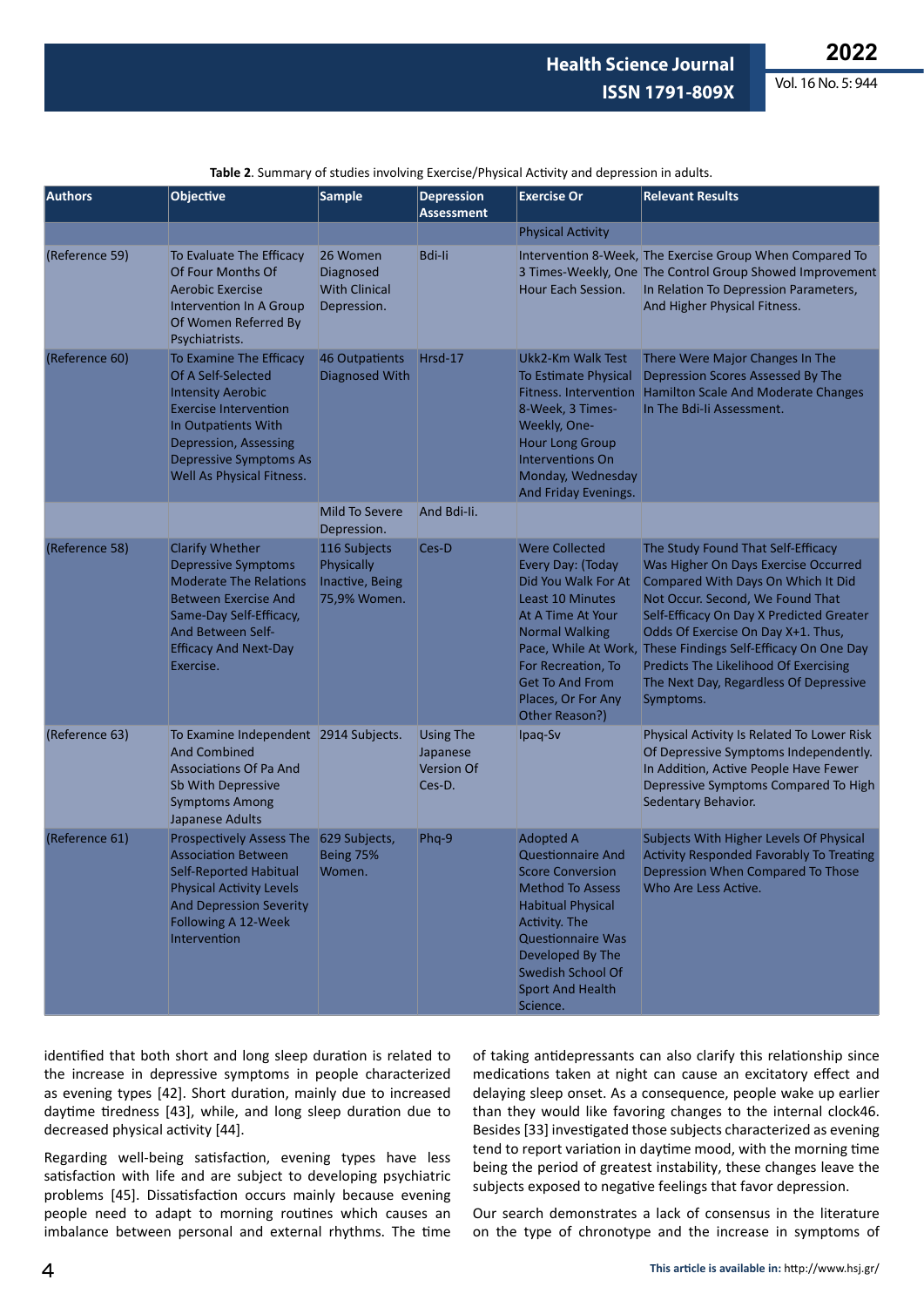Vol. 16 No. 5: 944

| <b>Authors</b> | <b>Objective</b>                                                                                                                                                                                                                                                                                                                                                                                                                                                                                                                                                              | <b>Sample</b>                                                                                                                 | <b>Chronotype</b><br><b>Assessment</b> | <b>Exercise Or</b>                                                                                                                                                                                                                                                                                                               | <b>Relevants Results</b>                                                                                                                                                                                                                                                                                                                                |
|----------------|-------------------------------------------------------------------------------------------------------------------------------------------------------------------------------------------------------------------------------------------------------------------------------------------------------------------------------------------------------------------------------------------------------------------------------------------------------------------------------------------------------------------------------------------------------------------------------|-------------------------------------------------------------------------------------------------------------------------------|----------------------------------------|----------------------------------------------------------------------------------------------------------------------------------------------------------------------------------------------------------------------------------------------------------------------------------------------------------------------------------|---------------------------------------------------------------------------------------------------------------------------------------------------------------------------------------------------------------------------------------------------------------------------------------------------------------------------------------------------------|
|                |                                                                                                                                                                                                                                                                                                                                                                                                                                                                                                                                                                               |                                                                                                                               |                                        | <b>Physical Activity</b>                                                                                                                                                                                                                                                                                                         |                                                                                                                                                                                                                                                                                                                                                         |
| (Reference 85) | The Aim Of This Study Was 20 Cyclists<br>To Measure The Response<br>Of Morning Cyclists To<br>A Standardized Bout Of<br><b>Exercise Performed At</b><br>Different Times Of The<br>Day.                                                                                                                                                                                                                                                                                                                                                                                        | Who Were<br><b>Categorized As</b><br>Morning.                                                                                 | Mepq                                   | All The Cyclists Had<br>Participated In Recreational Submitted To The Same<br><b>Cycle Races For The Past</b><br>2 Years And Trained At<br>Least Twice Per Week. In<br>Addition, These Cyclists<br>Had Completed A Local,<br>Annual 109 Km Cycle Race,<br>Or A Similar Event, In Less<br>Than 4 H Within The Past<br>2 Years     | <b>Cyclists Classified As Morning,</b><br><b>Physical Effort (Load And</b><br>Intensity), At Different Times<br>Of The Day, Demonstrate<br>Higher Perception Of Effort,<br>In Other Words, It's More<br>Difficult To Perform The Task<br>At Night When Compared To<br>The Execution In The Morning<br>Period.                                           |
| (Reference 86) | The First Aim Was To<br><b>Assess The Effect Of</b><br><b>Marathon Start Time On</b><br>Chronotype In Marathon<br>Runners. The Second Aim<br>Was To Determine The<br><b>Extent To Which Either</b><br>A High Level Of Physical<br><b>Activity Or Climate</b><br><b>Explains The Bias Towards</b><br><b>Morningness Observed</b><br>In South African Athletes<br>And Controls. The Third<br>Aim Was To Determine<br>Whether Any Relationship<br><b>Exists Between</b><br>Chronotype, Per3vntr<br>Polymorphism Genotype,<br><b>Training Habits And</b><br>Marathon Performance. | 381 Caucasian<br><b>Male Marathon</b><br><b>Runners (South</b><br>African-Dutch)                                              | Meg                                    | <b>Training History Data</b><br><b>Included Actual And</b><br>Day Information On Weeks A Group Of South African<br>Days And Weekends, As<br>Well As Training Duration,<br><b>Intensity And Distance</b><br>(Run Groups); While Race<br><b>History Data Included</b><br><b>Personal Best Marathon</b><br>And Half-Marathon Times. | There Was Predominance<br>In The Morning In Two<br>Preferred Training Time-Of- Situations. When Comparing<br><b>Runners With Dutch Runners;</b><br>Also When Comparing The<br><b>Group Of Runners (South</b><br>Africans And Dutch) With<br><b>Their Respective Control</b><br>Groups.                                                                  |
| (Reference 88) | To Extend The Current<br><b>Evidence Base By</b><br><b>Exploring How Sport</b><br><b>Participation And Ptlid</b><br>Relate To Chronotype<br>Amplitude; To Explore<br>How Chronotype Relates<br><b>To Various Characteristics</b><br>Of Sport Training And<br>Competition; To Explore<br>The Independent And<br><b>Interrelated Contribution</b><br>Of Sport Participation And<br>Chronotype To Ptlid.                                                                                                                                                                         | Sample Included Caen<br>976 Non-<br>Athletes (493<br>Women And 483<br>Men) And 974<br>Athletes (478<br>Women And 496<br>Men). | Chronotype                             | <b>Participants Completed</b><br>A Battery Of<br><b>Questionnaires Targeting</b><br><b>Sport Participation</b><br><b>Characteristics, Six Positive</b><br>Ptlid.                                                                                                                                                                 | <b>Sport Participation</b><br>Characteristics (Time Of<br><b>Competition And Duration</b><br>Of Training Sessions) Were<br><b>Related To Chronotype</b><br>Amplitude And Morningness-<br>Eveningness. But Most<br>Notable Was That Sport<br>Participation Was Related<br>To Amplitude But Not To<br>Morningness-Eveningness.                            |
|                |                                                                                                                                                                                                                                                                                                                                                                                                                                                                                                                                                                               |                                                                                                                               | Questionnaire                          |                                                                                                                                                                                                                                                                                                                                  |                                                                                                                                                                                                                                                                                                                                                         |
| (Reference 87) | To Compare 200 M<br>Swimming Time-Trial (Tt)<br>Performance, Rate Of<br><b>Perceived Exertion And</b><br>Mood State At 06h30<br>And 18h30 In Trained<br><b>Swimmers</b>                                                                                                                                                                                                                                                                                                                                                                                                       | 26 (18 Men<br>And 8 Women)<br><b>Trained</b><br>Caucasian<br>Swimmers (25-<br>50 Years Old)                                   | Meq                                    | The Swimmers Performed<br>A 200 M Freestyle Tt At<br>Either 06:30 A.M And 6:30<br>P.M. Each Session Was<br>Separated By A Minimum<br>Of 3 Days To Allow For<br>Recovery.                                                                                                                                                         | The Results Show That<br>Swimmers Who Trained In The<br>Morning Were Faster In The<br>Time Trial In The Morning,<br>While Those Who Trained<br>At Night Were Faster In The<br>Test At Night. However, There<br>Was No Difference Between<br><b>Morning And Evening</b><br>Performance When The<br><b>Swimmers Were Considered</b><br>As A Single Group. |

**Table 3.** Summary of studies involving Chronotype and Exercise/Physical Activity in adults.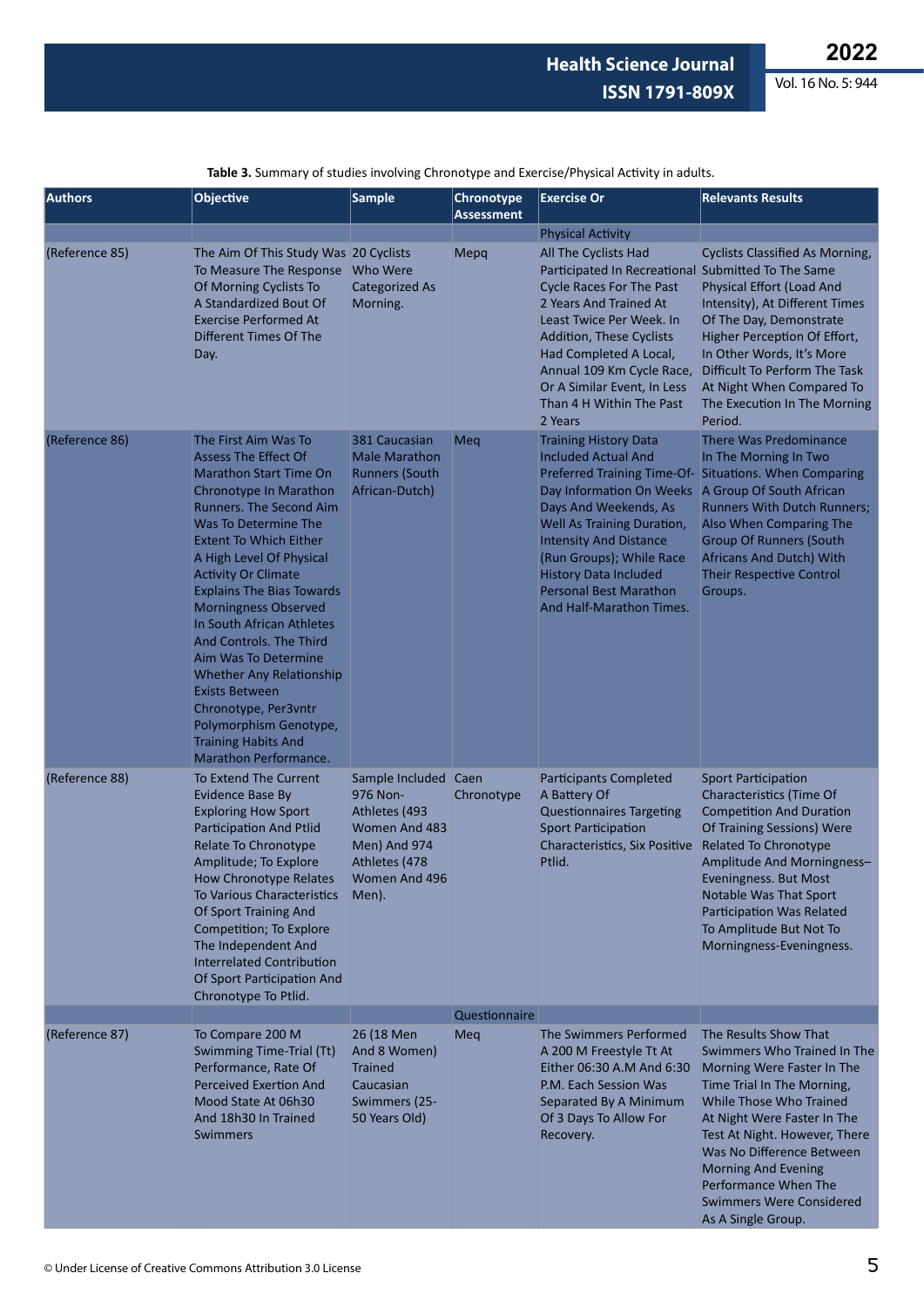**Health Science Journal ISSN 1791-809X**

depression. Some studies found an association between higher depression scores to the evening chronotype. A large cohort study using the Munich Chronotype Questionnaire found an association of depressive and/or anxiety disorders with late chronotype after adjusting for Sociodemographic, somatic health, and sleeprelated factors [33]. Also, the same research group demonstrated that depress genic cognitions are more prevalent in the evening suggesting a possible link between chronotype and depression [32]. Another research carried out in Finland, showed that the night chronotype is related to depression, in a sample with an age range of [25-74] years old, and the association remains after controlling for sex, age, education, living conditions, consuming alcohol, smoking and sleep36. A Finnish population-based study showed that morning preference and high alertness in the morning were associated with lower scores of depressive symptoms and emotional eating47. The first two studies used the Munich Chronotype Questionnaire that measures the phase of sleep positions for both free and working days whereas the later used Morningness–Eveningness Questionnaire that evaluates the phase preferences of individual behavior over a 24h day. Reference48 also studied patients diagnosed with major depressive disorder. There was a relationship between suicide risk in the evening chronotype and hypomanic personality traits. The risk of suicide was also observed in university students with symptoms of depression at night. Suicide risk was also observed in university students with symptoms of depression and evening chronotype [38]. Depression was also found to be significantly associated with earliness-lateness, but only the morning component of earliness-lateness demonstrates such association [49].

### **Physical activity and depression in adults**

The benefits of physical exercise / physical activity programs are pointed out as important tools in the treatment of depression. Although the mechanisms are still quite confusing, some hypotheses move towards the anti-inflammatory effect that physical exercise promotes [50], such as lower levels of interleukin-6 (IL-6) and C-reactive protein [51].

Others point to the fact that depressed individuals have a decrease in hippocampus neurogenesis, in this sense [52], points out the antidepressant effect of exercise on the capacity that it has to increase the hippocampus neurogenesis, which occurs due to a possible increase in endorphins  $-b$  [53] also, by the increase in the brain-derived neurotropic factor (BDNF), which are responsible for neural development and survival [54].

There are also physiological mechanisms that justify the relationship between physical activity and changes in the hypothalamic-pituitary-adrenal axis (HPA) in depressed individuals [55], in hormonal changes in serotonin [56] and noradrenaline levels [57]. However, physical exercise is capable of promoting changes in the function of HPA55, capable of causing changes in the levels of serotonin [56], and noradrenaline [57].

The literature points out those depressive individuals tend not to be involved in physical activity programs; therefore, psychological factors influence the responses of the activity/exercise effect on the treatment of depression. Reference [58] observed that self-efficacy, that is, the individual's ability to perform a certain behavior, is related to the start of a physical exercise program by people with high symptoms of depression self-efficacy during interventions in people with depression.

There is confusion between the role of habitual physical activity and physical exercise as a dose-response for the treatment of depression. Reference [59] demonstrated that 16 weeks of aerobic exercise of light to moderate intensity is sufficient to decrease the symptoms of depression, anxiety and stress, and positive changes in the physical fitness of depressed patients compared to the control group. Also, aerobic physical exercise causes an antidepressant effect regardless of intensity, a fact observed by reference [60] in which the subject chose the intensity of the exercise session and at the end of 8 weeks there was a significant improvement in symptoms. In this sense, coaches must know the importance of performing the exercise in psychological aspects and not worry only about physiological changes.

Despite the studies that seek to explain the relationship between the level of physical activity and depressive symptoms present a significant number of subjects; a major limitation of these studies is that they assess physical activity through questionnaires [61- 65]. The results demonstrate a reduction in depressive symptoms with increased levels of physical activity.

Other studies have already investigated the relationship between physical activity and depression using different measurement variables. Physical activity was included in the routine of patient visits for 14 weeks and an increase in the number of steps/day monitored by a pedometer was observed, the study suggests that physical activity be included in the treatment of depression [27].

Reference [66] compared three forms of treatment for depression [antidepressant/exercise / behavioral therapy after 12 weeks, all of which had significant improvement in symptoms. Also, in the elderly, it was identified that antidepressant medication is effective for a response fast, but after 16 weeks of aerobic exercise [70-85% HR reserve], per- forming three weekly sessions, the effects on depression levels are comparable to the use of medication and the use of medication plus exercise [67].

Physical activity was also associated with improvements in depression scores in a study that monitored women for 32 years (1974-2005). Depression scores and physical activity were measured in the years 1974, 1992, 2000 and 2005. The authors conclude that the higher the depression scores the lower the level of physical activity and over the years the decrease in physical activity also pointed to an increase in depression scores [68].

In addition to regular physical activity, sedentary behavior, that is, the daily time spent performing sedentary activities is also related to depression. Reference [69] compared the average time that men and women with an average age of 64 years, spend watching TV, and noticed that people who spend six or more hours a day watching TV have higher depression scores when compared to people who stay less than 2 hours a day. In children and adolescents, the longer the screen time, that is, sedentary behavior, the greater the risk of developing depression, with the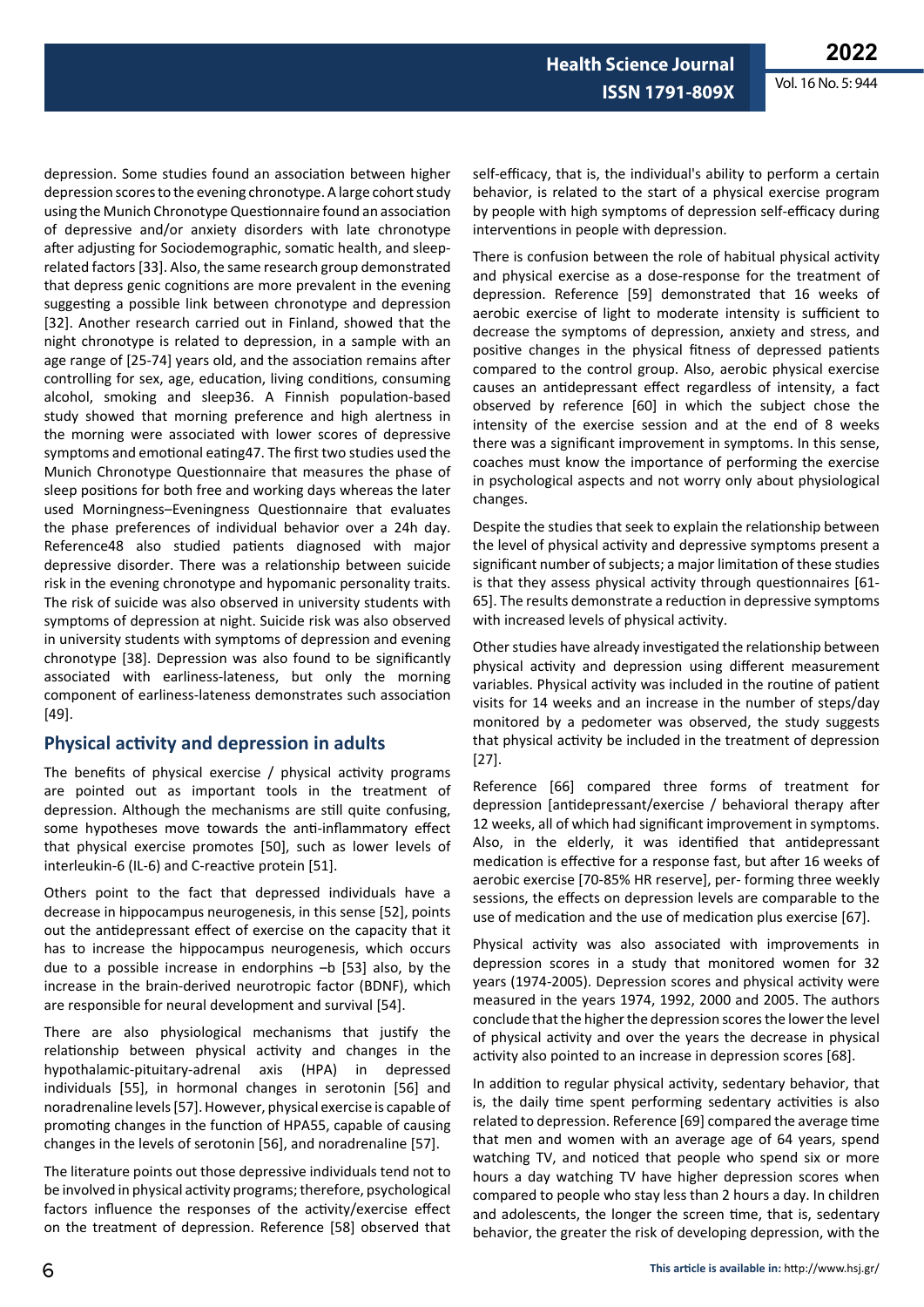lowest risk being observed in less than one hour/day and the risks are significantly increased above two hours/day [70].

Evaluated in adults the time spent in physical activities and the time in sedentary activities, using an accelerometer, the study concluded that the increase in depressive symptoms is related to the decrease in light physical activity and increase in sedentary behavior [71].

There is also evidence that the total weekly energy expenditure (EE) is related to depression scores. Men and women were divided into a group with a GE of 7kcal / kg/week and an EE group of 17.5kcal / kg/week (public health dose), both groups subdivided into 3 and 5 times a week of aerobic exercise on a bicycle in the laboratory, beyond the control group (flexibility exercises 3 times a week). Groups with EE within the recommended for health, after 12 weeks of training, showed a significant reduction in depression scores, while the other two groups showed values similar to the control group [72].

Another study with 9580 men was evaluated for depressive scores and level of physical activity, with the following groups: inactive (0 MET • min • week−1), low (1-499 MET • min • week−1), medium (500-999 MET • min • week−1) and high (≥1000 MET • min • week−1). When comparing the inactive group with the low, medium and high groups, the probability of developing depression is 24%, 51% and 51%, respectively [73].

Several review articles and Meta analyzes were also published to clarify the relationship between physical exercise and physical activity with depression [61,74-77]. However, it is not still unclear, the ideal dose of physical activity / physical exercise that should be "ad- ministered" daily or at intervals of days for the treatment of depression, nor if the reduction of the time allocated to sedentary activities would be enough to prevent or treat depression.

### **Physical activity and Chronotype in adults**

The estimates that 1 in 4 adults don't meet the global needs for physical activity. That is, even with all the global campaigns and recommendations for regular physical activity, as a strategy for the prevention and treatment of diseases as people who don't perform or are necessary. Besides, as changes in countries' economic patterns, the sedentary lifestyle, (greater access to transport, technology and urbanization) [78].

Strategies must be implemented to break the barriers (lack of motivation, time, energy and adequate equipment) that prevent people from starting and staying in physical activity programs [79]. In this sense, identifying the chronotype profile of sedentary individuals can contribute to these individuals starting an exercise program. That is, the time to perform physical activity should be linked to that individual's preference period, increasing the probability of activities happening [80].

Our findings show that the studies that evaluated the relationship between chronotype and physical activity are mostly transversal, and present many methodological differences, such as the profile of the subjects, exercise models, instruments to characterize chronotype and physical activity, factors that make it difficult to compare studies.

Subjects characterized as morning people have an independent relationship with the frequency of self-reported exercise [80]. Morning people also show less perceived effort during a walking activity performed in the morning when compared to nighttime exercise in the morning [81]. Furthermore, morning people have significantly more physical activity than evening and intermediate [82]. Also, the evening profile shows a reduced amount of physical activity and greater involvement in sedentary activities, monitored by accelerometer [83]. These findings were also observed84, in which the evening showed a lower amount of physical activity and more time sitting in minutes/day, assessed by questionnaire when compared to the morning ones.

Reference [84], also observed that when separating the investigated sample and evaluating only the working subjects, all chronotypes show less physical activity when compared to the morning. The authors point out those evening subjects difficult to do physical activities in the morning or afternoon periods. And the evening periods they are usually in work activities or studies, while in the morning people find it easier to do activities, so they tend to be more active.

In groups of athletes such as cyclists with a morning chronotype, they had a greater perception of effort in performing activities in the afternoon/night when compared to exercises in the same load and intensity performed in the morning85. Already, when comparing the type of chronotype, of a group of South African runners and with Dutch runners, there was morning predominance in South Africans, also the greater number of morning runners when comparing runners (South Africans and Dutch) with sedentary control groups (South African and Dutch). In addition, the best personal brands in half marathons and marathons for South African runners were achievements in morning tests86. Usually, runners wake up early to train and this is associated with preferences for realizing activities. In swimmers, the morning chronotype was associated with lower fatigue scores, better time against the clock, and lower perceived effort scores [87].

Another relevant point is the results found in88, in which, in addition to determining the type of chrono- type of the evaluated subjects, they characterize the amplitude of each individual's chronotype. Amplitude is characterized as a component of circadian rhythm and is related to the ability to tolerate an unpleasant situation [8]. In the study by reference [88], Involvement in sports activities was related to the chronotype amplitude, but not to the type.

A specific group of people (Live in the Arctic Circle) [89] observed that after a physical exercise program, VO2max had a smaller increase in morning subjects when compared to the evening. However, the larger increase in their strength indexes is better in the type morning when compared to the type evening. It is important to highlight that few studies address this theme and the influence of the environment with little external light and the behavior of each chronotype.

### **Physical activity, Chronotype and depression in adults**

The relationship between physical activity, chronotype and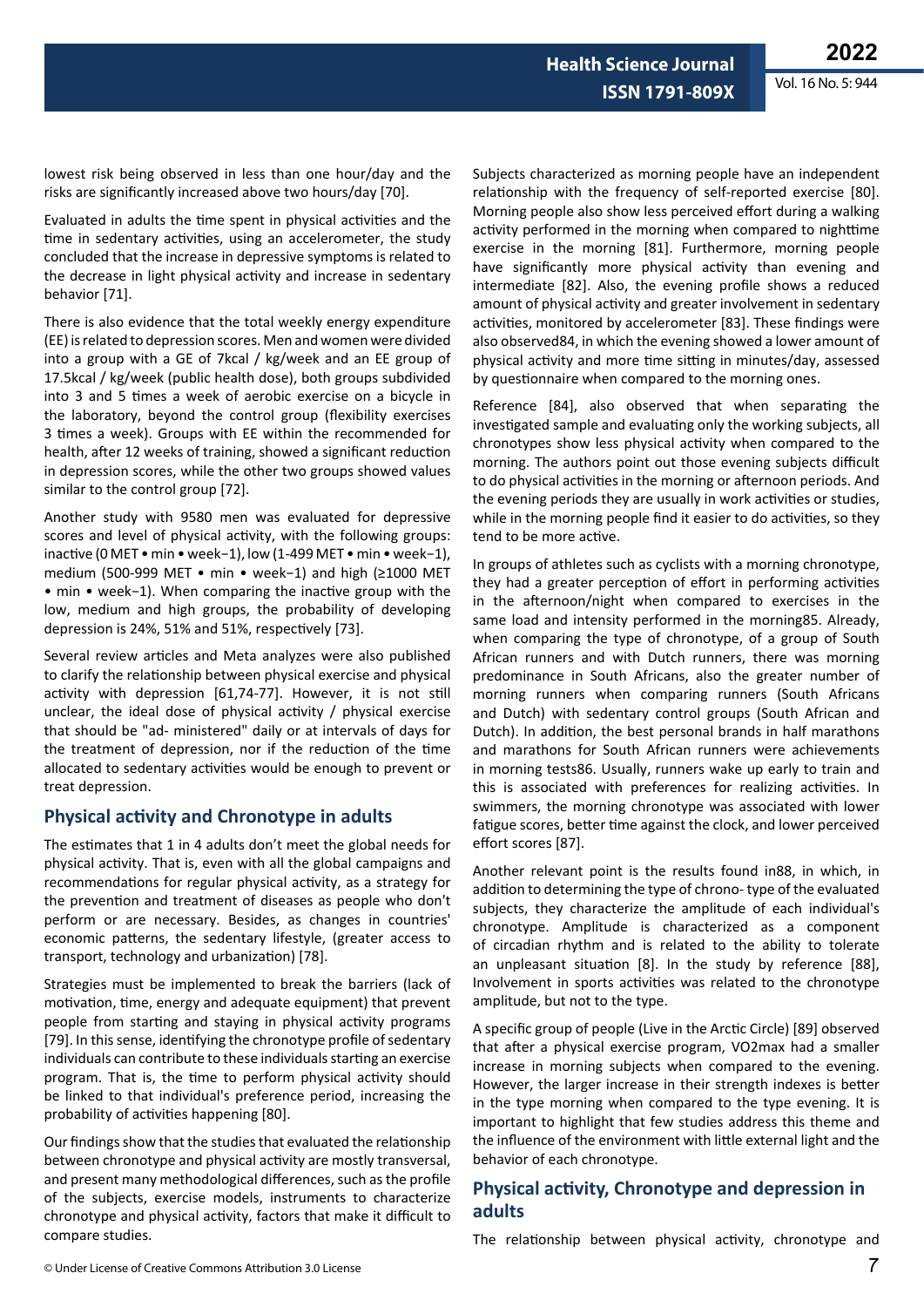**Health Science Journal ISSN 1791-809X**

depression has not been extensively studied in the adult population. In this review, we identified that most studies that relate to two of the three variables studied are cross-sectional; the assessment of physical activity is done in a subjective way, as well as depression, which is based on the use of a questionnaire and not a clinically diagnosed sample. However, some studies that did not present the keywords used in our research seek to clarify some possible explanations for this relationship.

A randomized control trial study with evening types used practical interventions including light exposure, fixed meal times, caffeine intake, and exercise to shift the late timing of evening types to an earlier time. The phase advance of 2 h in evening types improved self-reported depression and stress, isometric grip strength performance, and reaction time suggesting a simple strategy to improve mental wellbeing and performance [90]. As recently observed by [91], autography data showed reduced physical activity levels and daily rhythm disturbances among people with depressive and anxiety disorders. Using a less frequent measure of chronotype, the sleep midpoint on free days, the authors did show an association between evening chronotype with physical activity and depression. The strength of this work was the assessment of sleep and physical activity by actigraphy [91].

In a study of preclinical medical students, evening chronotype was associated with less happiness in comparison to the morningtype and intermediate-type individuals. Also, depression and physical activity were among the factors that predict happiness among Turkish preclinical medical students [92]. Another survey, also with medical students from China, found that nocturnal types perform little physical activity, a lot of sedentary behavior and make a greater intake of drinks with caffeine [93].

Recently [94], investigated the social jetlag of workers and related it to different variables [physical activity, depression, lifestyle, work routine]. It was observed that the largest social jetlag was related to people with a type evening chronotype, with the highest scores of depression scores, and poor sleep quality characteristics observed in women, young people, blue collar workers and those who use smoking, but they were also physically active both at work and at leisure.

Precise mechanisms linking chronotype, depression and physical activity are unclear. The relationship between depression and chronotype can be explained by the relationship between the sleep-wake circadian cycle and the secretion of neurotransmitters, such as serotonin, noradrenaline and dopamine [95]. We know that in the modern lifestyle, this relationship is influenced by the pace of life of people, high level of physical and psychological stress, due to extensive work hours and sleep deprivation. As well as the relationship between physical activity and depression, as physical activity increases the levels of serotonin, dopamine and norepinephrine in the hippocampus region, which increases the feeling of well-being However, in relation to chronotype and

physical activity, it seems that the main characteristics are in the fact that morning type individuals tend to be more active, the relationship can be clarified by the fact that these subjects do not have problems waking up early, and that is why they are able to better adapt the routine, work/study with time for exercise. The types evening is unable to wake up early and generally the night have no time available because they are involved in work and/ or study.

However, with the increase in the number of people diagnosed with depression, with the current situation experienced in the world, longitudinal investigations are urgently needed to monitor people clinically diagnosed with depression, submitted to physical exercise programs, appropriate to preference schedules, to clarify the relationship between these variables, as well as to better prescribe physical exercise to prevent and minimize the effects caused by depression.

## **Conclusion**

The influence of chronotype on performance and on the general health of individuals and on the relationship with metabolic diseases has been investigated. However, further studies are needed to establish the specific relationship between chronotype, physical activity and depression. In our review, we found that many studies indicate that higher depression scores and lower levels of physical activity are found mainly in evening or intermediate types. What makes it difficult to compare is the fact that researches do not distinguish whether this relationship can be influenced by the depression classification of the investigated subjects, or by the characteristics of the physical exercise [intensity, volume and physical exercise] performed. Other factors that were not considered in the studies are sleeping, eating, working and the time of physical activity.

Understand the pattern of preferences [morning or evening] of the subjects and the current routine of life [hours at work / study] can be important mechanisms to start a physical activity program, promoting improvement in general health. Furthermore, the importance of physical activity in combating depression is quite evident and suggested by the literature. However, the explanations of the possible physiological and psychological mechanisms that influence this relationship are still under investigation.

Simple strategies to improve mental wellbeing by targeting circadian disruption without the need for pharmacological agents can be used in the treatment of depression. Identifying the chronotype in individuals with depression can be the first step to start a chronobiological intervention including the time of physical activity, meal time, sleep/awake cycles that will improve mental wellbeing. Despite the need for further research, this remains an exciting prospect for a large number of people that suffer from reduced mental well-being.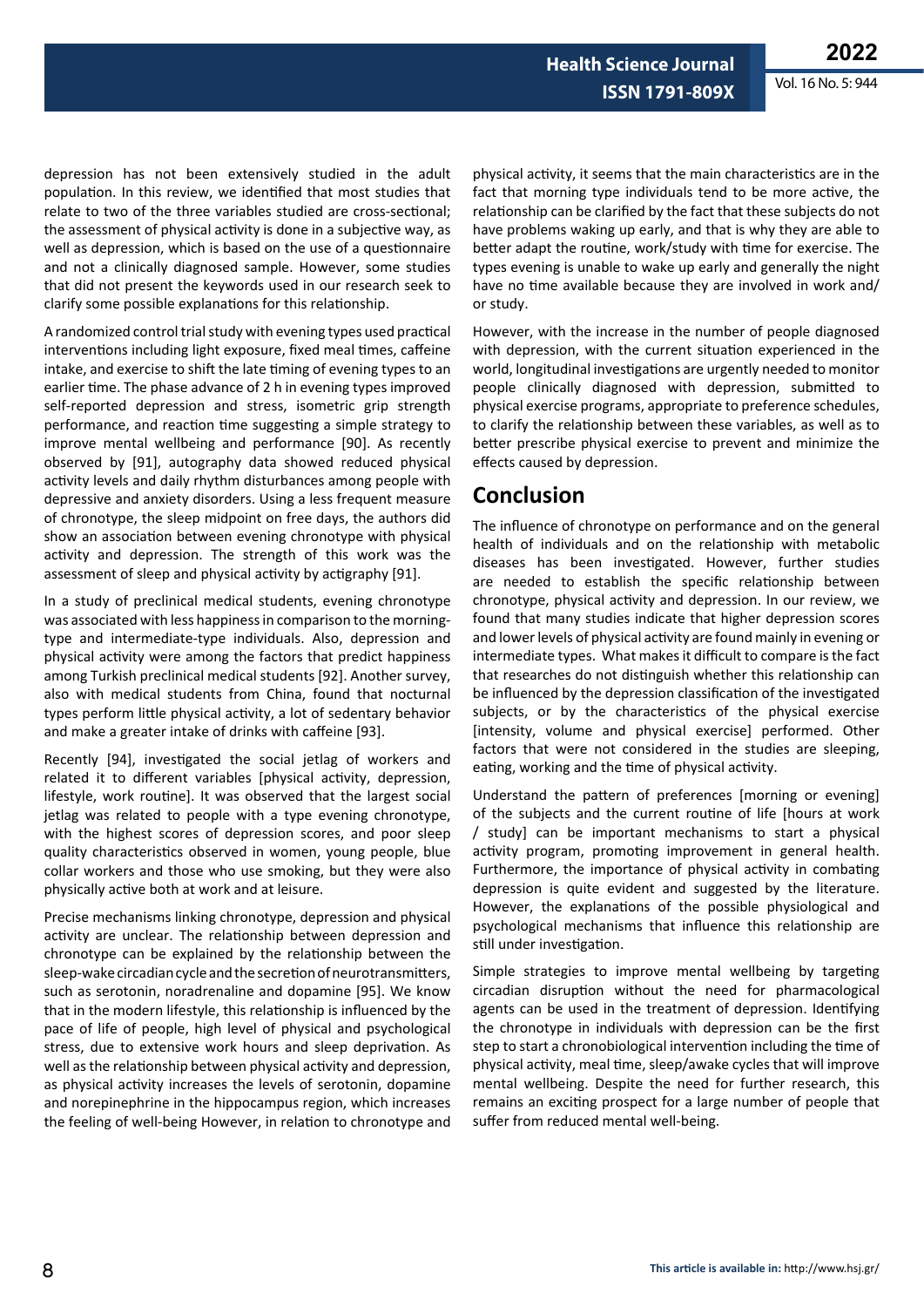**Health Science Journal**

### **References**

- 1 Mukherji A, Bailey SM, Staels B, Baumert TF (2019) [The circadian](https://www.journal-of-hepatology.eu/article/S0168-8278(19)30191-6/fulltext)  [clock and liver function in health and disease](https://www.journal-of-hepatology.eu/article/S0168-8278(19)30191-6/fulltext). J Hepatol 71:200-211.
- 2 Roenneberg T, Merrow M (2016) [The circadian clock and human health.](https://www.cell.com/current-biology/fulltext/S0960-9822(16)30333-5?_returnURL=https%3A%2F%2Flinkinghub.elsevier.com%2Fretrieve%2Fpii%2FS0960982216303335%3Fshowall%3Dtrue) Curr Biol 26:R432-R443.
- 3 Roenneberg T Daan S, Merrow M (2003) [The art of entrainment.](https://journals.sagepub.com/doi/10.1177/0748730403018003001) J Biol Rhythms 18:183-194.
- 4 Vieira E, Burris TP, Quesada I (2014) [Clock genes, pancreatic function,](https://www.cell.com/trends/molecular-medicine/fulltext/S1471-4914(14)00174-9?_returnURL=https%3A%2F%2Flinkinghub.elsevier.com%2Fretrieve%2Fpii%2FS1471491414001749%3Fshowall%3Dtrue)  [and diabetes.](https://www.cell.com/trends/molecular-medicine/fulltext/S1471-4914(14)00174-9?_returnURL=https%3A%2F%2Flinkinghub.elsevier.com%2Fretrieve%2Fpii%2FS1471491414001749%3Fshowall%3Dtrue) Trends Mol. Med 20:685-693.
- 5 Mohawk JA, Green CB, Takahashi JS (2012) [Central and peripheral](https://www.annualreviews.org/doi/10.1146/annurev-neuro-060909-153128)  [circadian clocks in mammals.](https://www.annualreviews.org/doi/10.1146/annurev-neuro-060909-153128) Annu Rev Neurosci 35:445-462.
- 6 Vieira E, Ruano EG, Figueroa ALC, Aranda G, Momblan D et al. (2014) [Altered clock gene expression in obese visceral adipose tissue is](https://journals.plos.org/plosone/article?id=10.1371/journal.pone.0111678)  [associated with metabolic syndrome.](https://journals.plos.org/plosone/article?id=10.1371/journal.pone.0111678) PloS one 9:e111678.
- 7 Tahara Y, Aoyama S, Shibata S (2017) [The mammalian circadian clock](https://link.springer.com/article/10.1007/s12576-016-0450-7)  [and its entrainment by stress and exercise](https://link.springer.com/article/10.1007/s12576-016-0450-7). J Physiol Sci 67:1-10.
- 8 Adan A, Archer SN, Hidalgo MP, Di Milia L, Natale V et al. (2012) [Circadian typology: a comprehensive review.](https://www.tandfonline.com/doi/abs/10.3109/07420528.2012.719971?journalCode=icbi20) Chronobiology international. 29:1153-1175.
- 9 Granada AE, Bordyugov G, Kramer A, Herzel H (2013) [Human](https://journals.plos.org/plosone/article?id=10.1371/journal.pone.0059464)  [chronotypes from a theoretical perspective.](https://journals.plos.org/plosone/article?id=10.1371/journal.pone.0059464) PLoS One 8:e59464.
- 10 Horne JA, Östberg O (1976) [A self-assessment questionnaire to](https://www.researchgate.net/publication/22126774_A_Self_Assessment_Questionnaire_to_Determine_Morningness_Eveningness_in_Human_Circadian_Rhythms)  [determine morningness-eveningness in human circadian rhythms](https://www.researchgate.net/publication/22126774_A_Self_Assessment_Questionnaire_to_Determine_Morningness_Eveningness_in_Human_Circadian_Rhythms). Chronobiol Int
- 11 Basnet S, Merikanto I, Lahti T, Männistö S, Laatikainen T (2017) [Associations of common noncommunicable medical conditions](https://www.researchgate.net/publication/314656097_Associations_of_common_noncommunicable_medical_conditions_and_chronic_diseases_with_chronotype_in_a_population-based_health_examination_study)  [and chronic diseases with chronotype in a population-based health](https://www.researchgate.net/publication/314656097_Associations_of_common_noncommunicable_medical_conditions_and_chronic_diseases_with_chronotype_in_a_population-based_health_examination_study)  [examination study](https://www.researchgate.net/publication/314656097_Associations_of_common_noncommunicable_medical_conditions_and_chronic_diseases_with_chronotype_in_a_population-based_health_examination_study). Chronobiology International. 34:462-470.
- 12 Kivelä L, Papadopoulos MR, Antypa N (2018) [Chronotype and](https://link.springer.com/article/10.1007/s40675-018-0113-8)  [psychiatric disorders](https://link.springer.com/article/10.1007/s40675-018-0113-8). Curr Sleep Med Rep 4:94-103.
- 13 Au J, Reece J (2017) [The relationship between chronotype and](https://www.sciencedirect.com/science/article/abs/pii/S0165032716319176?via%3Dihub)  [depressive symptoms: a meta-analysis](https://www.sciencedirect.com/science/article/abs/pii/S0165032716319176?via%3Dihub). J Affect Disord 218:93-104.
- 14 Fares S, Hermens DF, Naismith SL, White D, Hickie IB et al. (2015) [Clinical correlates of chronotypes in young persons with mental](https://www.tandfonline.com/doi/abs/10.3109/07420528.2015.1078346?journalCode=icbi20)  [disorders](https://www.tandfonline.com/doi/abs/10.3109/07420528.2015.1078346?journalCode=icbi20). Chronobiology international 32:1183-1191.
- 15 Hidalgo MP, Caumo W, Posser M, Coccaro SB, Camozzato AL, Chaves MLF (2009) [Relationship between depressive mood and chronotype](https://onlinelibrary.wiley.com/doi/10.1111/j.1440-1819.2009.01965.x)  [in healthy subjects.](https://onlinelibrary.wiley.com/doi/10.1111/j.1440-1819.2009.01965.x) Psychiatry Clin Neurosci 63:283-290.
- 16 Hallgren M, Stubbs B, Vancampfort D, Lundin A, Jaakallio P et al. (2017) [Treatment guidelines for depression: greater emphasis on](https://www.cambridge.org/core/journals/european-psychiatry/article/abs/treatment-guidelines-for-depression-greater-emphasis-on-physical-activity-is-needed/B55CDB37855B30B18EE991B59CBAEC4A)  [physical activity is needed](https://www.cambridge.org/core/journals/european-psychiatry/article/abs/treatment-guidelines-for-depression-greater-emphasis-on-physical-activity-is-needed/B55CDB37855B30B18EE991B59CBAEC4A). Eur Psychiatry 40:1-3.
- 17 Krishnan V, Nestler E (2008) [The molecular neurobiology of](https://www.nature.com/articles/nature07455)  [depression.](https://www.nature.com/articles/nature07455) Nature 455: 894–902.
- 18 Becofsky KM, Sui X, Lee D-c, Wilcox S, Zhang J et al. (2015) A prospective study of fitness, fatness, and depressive symptoms. Am J Epidemiol 181:311-320.
- 19 Franzen PL, Buysse DJ (2008) [Sleep disturbances and depression:](https://www.tandfonline.com/doi/full/10.31887/DCNS.2008.10.4/plfranzen)  [risk relationships for subsequent depression and therapeutic](https://www.tandfonline.com/doi/full/10.31887/DCNS.2008.10.4/plfranzen)  [implications.](https://www.tandfonline.com/doi/full/10.31887/DCNS.2008.10.4/plfranzen) Dialogues Clin Neurosci 10:473.
- 20 Murphy MJ, Peterson MJ (2015) [Sleep disturbances in depression](https://linkinghub.elsevier.com/retrieve/pii/S1556407X1400126X). Sleep Med Clin 10:17
- 21 Nutt D, Wilson S, Paterson L (2008) [Sleep disorders as core symptoms](https://www.tandfonline.com/doi/full/10.31887/DCNS.2008.10.3/dnutt)  [of depression](https://www.tandfonline.com/doi/full/10.31887/DCNS.2008.10.3/dnutt). Dialogues Clin Neurosci 10:329.
- 22 Dedovic K, Ngiam J (2015)[The cortisol awakening response and](https://psycnet.apa.org/record/2015-23511-001)  [major depression: examining the evidence.](https://psycnet.apa.org/record/2015-23511-001) Neuropsychiatr Dis Treat 11:1181–1189.
- 23 Qin D-d, Rizak J, Feng X-l, Yang S-c, Lü L-b, et al. (2016) [Prolonged](https://www.nature.com/articles/srep30187)  [secretion of cortisol as a possible mechanism underlying stress and](https://www.nature.com/articles/srep30187)  [depressive behaviour.](https://www.nature.com/articles/srep30187) Sci Rep 6:30187.
- 24 Hanusch K-U, Janssen CH, Billheimer D, Jenkins I, Spurgeon E, et al. (2013) [Whole-body hyperthermia for the treatment of major](https://ajp.psychiatryonline.org/doi/full/10.1176/appi.ajp.2013.12111395)  [depression: associations with thermoregulatory cooling](https://ajp.psychiatryonline.org/doi/full/10.1176/appi.ajp.2013.12111395). Am J Psychiatry 170:802-804.
- 25 Janssen CW, Lowry CA, Mehl MR, Allen JJ, Kelly KL, et al. (2016) [Whole-body hyperthermia for the treatment of major depressive](https://www.researchgate.net/publication/303028575_Whole-Body_Hyperthermia_for_the_Treatment_of_Major_Depressive_Disorder_A_Randomized_Clinical_Trial)  [disorder: a randomized clinical trial.](https://www.researchgate.net/publication/303028575_Whole-Body_Hyperthermia_for_the_Treatment_of_Major_Depressive_Disorder_A_Randomized_Clinical_Trial) JAMA Psychiatry 73:789-795.
- 26 Sher L (2003) [Etiology, pathogenesis, and treatment of seasonal](https://www.sciencedirect.com/science/article/abs/pii/S0306987704000398)  [and non-seasonal mood disorders: possible role of circadian rhythm](https://www.sciencedirect.com/science/article/abs/pii/S0306987704000398)  [abnormalities related to developmental alcohol exposure.](https://www.sciencedirect.com/science/article/abs/pii/S0306987704000398) Med Hypotheses 62:797–801.
- 27 Adams DJ, Remick RA, Davis JC, Vazirian S, Khan KM (2015) [Exercise](https://bmjopensem.bmj.com/content/1/1/e000036.abstract)  [as medicine—the use of group medical visits to promote physical](https://bmjopensem.bmj.com/content/1/1/e000036.abstract)  [activity and treat chronic moderate depression: a preliminary 14](https://bmjopensem.bmj.com/content/1/1/e000036.abstract) [week pre–post study](https://bmjopensem.bmj.com/content/1/1/e000036.abstract). BMJ Open SEM 1:e000036.
- 28 Choi KW, Zheutlin AB, Karlson RA, Wang MJ, Dunn EC, et al. (2020) [Physical activity offsets genetic risk for incident depression assessed](https://onlinelibrary.wiley.com/doi/abs/10.1002/da.22967)  [a electronic health records in a biobank cohort study.](https://onlinelibrary.wiley.com/doi/abs/10.1002/da.22967) Depress Anxiety 37:106-114.
- 29 Park JE, Lee JY, Kim BS, Kim KW, Chae SH, et al. (2015) [Above‐](https://onlinelibrary.wiley.com/doi/abs/10.1002/gps.4244) [moderate physical activity reduces both incident and persistent late‐](https://onlinelibrary.wiley.com/doi/abs/10.1002/gps.4244) [life depression in rural Koreans](https://onlinelibrary.wiley.com/doi/abs/10.1002/gps.4244). Int J Geriatr Psychiatry 30:766-775.
- 30 Schuch FB, Vancampfort D, Firth J, Rosenbaum S, Ward PB, et al. (2018)[Physical activity and incident depression: a meta-analysis of](https://ajp.psychiatryonline.org/doi/full/10.1176/appi.ajp.2018.17111194)  [prospective cohort studies](https://ajp.psychiatryonline.org/doi/full/10.1176/appi.ajp.2018.17111194). Am J Psychiatry 175:631-648.
- 31 Schuch FB, Vancampfort D, Sui X, Rosenbaum S, Firth J, et al. (2016) [Are lower levels of cardiorespiratory fitness associated with incident](https://www.sciencedirect.com/science/article/abs/pii/S0091743516303139)  [depression? A systematic review of prospective cohort studies.](https://www.sciencedirect.com/science/article/abs/pii/S0091743516303139) Prev Med 93:159-165.
- 32 Antypa N, Verkuil B, Molendijk M, Schoevers R, Penninx BW, et al. (2017) [Associations between chronotypes and psychological](https://www.tandfonline.com/doi/full/10.1080/07420528.2017.1345932)  [vulnerability factors of depression.](https://www.tandfonline.com/doi/full/10.1080/07420528.2017.1345932) Chronobiol Int 34:1125-1135.
- 33 Antypa N, Vogelzangs N, Meesters Y, Schoevers R, Penninx BW (2016) [Chronotype associations with depression and anxiety disorders in a](https://onlinelibrary.wiley.com/doi/abs/10.1002/da.22422)  [large cohort study](https://onlinelibrary.wiley.com/doi/abs/10.1002/da.22422). Depress Anxiety 33:75-83.
- 34 Kitamura S, Hida A, Watanabe M, Enomoto M, Aritake-Okada S, et al. (2010)[Evening preference is related to the incidence of depressive](https://www.tandfonline.com/doi/abs/10.3109/07420528.2010.516705)  [states independent of sleep-wake conditions.](https://www.tandfonline.com/doi/abs/10.3109/07420528.2010.516705) Chronobiol Int 27:1797-1812.
- 35 Levandovski R, Dantas G, Fernandes LC, Caumo W, Torres I, et al. (2011) [Depression scores associate with chronotype and social jetlag](https://www.tandfonline.com/doi/abs/10.3109/07420528.2011.602445)  [in a rural population](https://www.tandfonline.com/doi/abs/10.3109/07420528.2011.602445). Chronobiol Int 28:771-778.
- 36 Merikanto I, Kronholm E, Peltonen M, Laatikainen T, Vartiainen E, et al (2015) [Circadian preference links to depression in general adult](https://www.sciencedirect.com/science/article/abs/pii/S0165032715303475)  [population.](https://www.sciencedirect.com/science/article/abs/pii/S0165032715303475) J Affect Disord 188:143-148.
- 37 Merikanto I, Lahti T, Kronholm E, Peltonen M, Laatikainen T, et al. (2013) [Evening types are prone to depression.](https://www.tandfonline.com/doi/full/10.3109/07420528.2013.784770) Chronobiol Int 30:719-725.
- 38 Park H, Lee H-K, Lee K (2018) [Chronotype and suicide: the mediating](https://www.sciencedirect.com/science/article/abs/pii/S0165178118303585)  [effect of depressive symptoms.](https://www.sciencedirect.com/science/article/abs/pii/S0165178118303585) Psychiatry Res 269:316-320.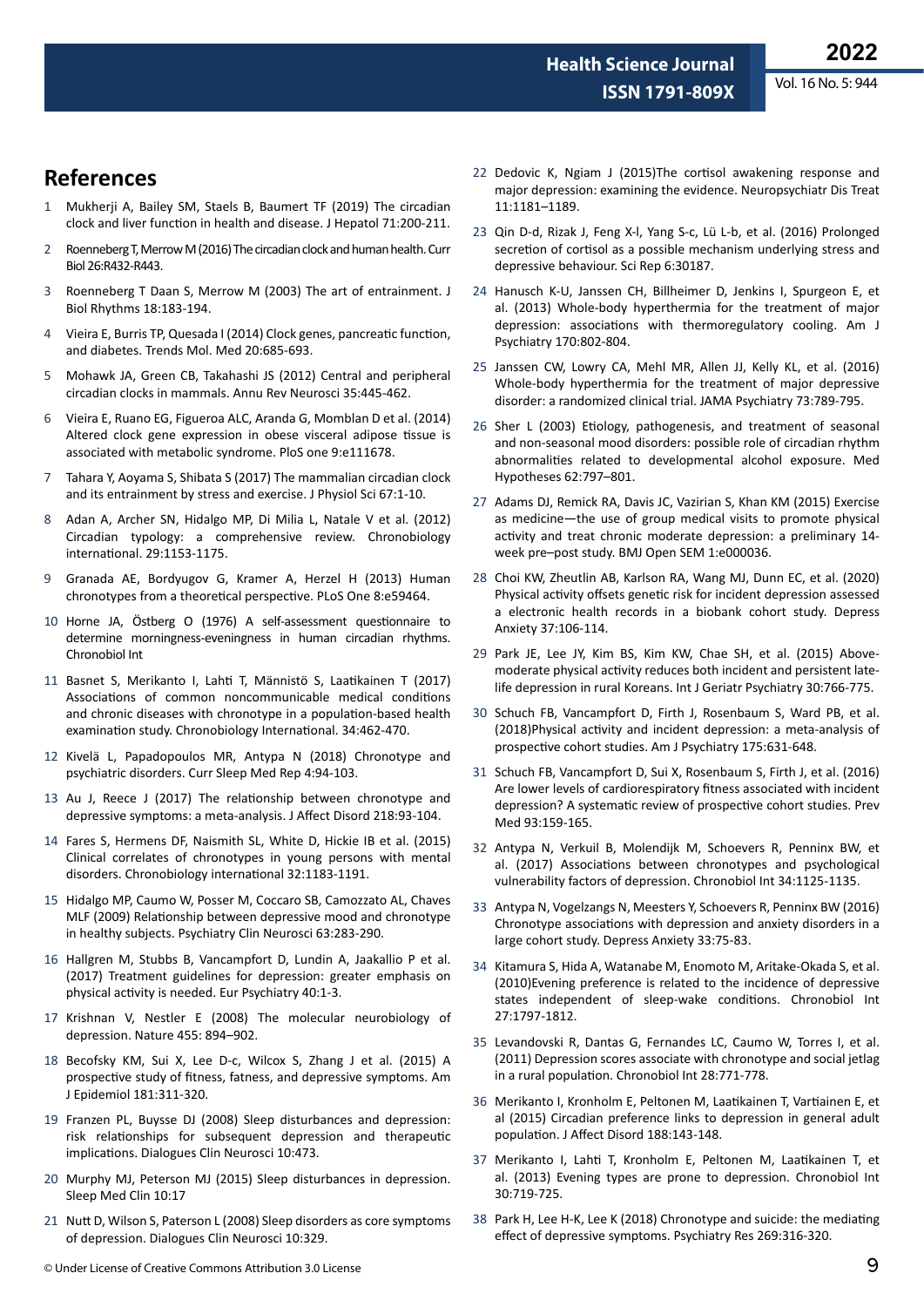- 39 Prat G, Adan A (2013) [Relationships among circadian typology,](https://www.tandfonline.com/doi/abs/10.3109/07420528.2013.790044)  [psychological symptoms, and sensation seeking.](https://www.tandfonline.com/doi/abs/10.3109/07420528.2013.790044) Chronobiol Int 30:942-949.
- 40 Roaldset JO, Linaker OM, Bjorkly S (2012) [Predictive validity of the](https://www.tandfonline.com/doi/abs/10.1080/13811118.2013.722052)  [MINI suicidal scale for self-harm in acute psychiatry: a prospective](https://www.tandfonline.com/doi/abs/10.1080/13811118.2013.722052)  [study of the first year after discharge.](https://www.tandfonline.com/doi/abs/10.1080/13811118.2013.722052) Arch Suicide Res 16:287-302.
- 41 Ong JC, Huang JS, Kuo TF, Manber R (2007) [Characteristics of](https://jcsm.aasm.org/doi/full/10.5664/jcsm.26801)  [insomniacs with self-reported morning and evening chronotypes.](https://jcsm.aasm.org/doi/full/10.5664/jcsm.26801) J Clin Sleep Med 3:289-294.
- 42 Zhai L, Zhang Y, Zhang D (2015) [Sedentary behaviour and the risk of](https://bjsm.bmj.com/content/49/11/705.abstract)  [depression: a meta-analysis](https://bjsm.bmj.com/content/49/11/705.abstract). Br J Sports Med. 49:705-709.
- 43 Shen J, Barbera J, Shapiro CM (2006) [Distinguishing sleepiness and](https://pubmed.ncbi.nlm.nih.gov/16376590/)  [fatigue: focus on definition and measurement.](https://pubmed.ncbi.nlm.nih.gov/16376590/) Sleep Med Rev 10:63- 76.
- 44 Stranges S, Dorn JM, Shipley MJ, Kandala N-B, Trevisan M et al. (2008) [Correlates of short and long sleep duration: a cross-cultural](https://academic.oup.com/aje/article/168/12/1353/156849?login=true)  [comparison between the United Kingdom and the United States:](https://academic.oup.com/aje/article/168/12/1353/156849?login=true)  [the Whitehall II Study and the Western New York Health Study.](https://academic.oup.com/aje/article/168/12/1353/156849?login=true) Am J Epidemiol 168:1353-1364.
- 45 Diaz-Morales JF, Jankowski KS, Vollmer C, Randler C (2013) [Morningness and life satisfaction: further evidence from Spain.](https://www.tandfonline.com/doi/abs/10.3109/07420528.2013.840786) Inter Chronobiol 30:1283-1285.
- 46 Knapen SE, Riemersma-Van der Lek RF, Antypa N, Meesters Y, Penninx BW et al. (2018) [Social jetlag and depression status: results](https://www.tandfonline.com/doi/abs/10.1080/07420528.2017.1374966)  [obtained from the Netherlands Study of Depression and Anxiety](https://www.tandfonline.com/doi/abs/10.1080/07420528.2017.1374966). Inter Chronobiol 35:1-7.
- 47 Konttinen H, Kronholm E, Partonen T, Kanerva N, Mannisto S et al. (2014) [Morningness-eveningness, depressive symptoms, and](https://www.tandfonline.com/doi/abs/10.3109/07420528.2013.877922)  [emotional eating: a population-based study](https://www.tandfonline.com/doi/abs/10.3109/07420528.2013.877922). Inter Chronobiol. 31:554-563.
- 48 Bahk Y-C, Han E, Lee S-H (2014) [Biological rhythm differences and](https://pubmed.ncbi.nlm.nih.gov/25080393/)  [suicidal ideation in patients with major depressive disorder](https://pubmed.ncbi.nlm.nih.gov/25080393/). J Affect Disord 168:294-297.
- 49 Putilov AA (2018) [Associations of depression and seasonality with](https://pubmed.ncbi.nlm.nih.gov/28965814/)  [morning-evening preference: comparison of contributions of its](https://pubmed.ncbi.nlm.nih.gov/28965814/)  [morning and evening components](https://pubmed.ncbi.nlm.nih.gov/28965814/). Psychi res 262:609-617.
- 50 Gleeson M, Bishop NC, Stensel DJ, Lindley MR, Mastana SS et al. (2011) [The anti-inflammatory effects of exercise: mechanisms and](https://www.nature.com/articles/nri3041)  [implications for the prevention and treatment of disease.](https://www.nature.com/articles/nri3041) Nat Rev Immunol 11:607-615.
- 51 Kohut M, McCann D, Russell D, Konopka D, Cunnick J (2006) [Aerobic](https://www.sciencedirect.com/science/article/abs/pii/S0889159105003727)  [exercise, but not flexibility/resistance exercise, reduces serum IL-](https://www.sciencedirect.com/science/article/abs/pii/S0889159105003727)[18, CRP, and IL-6 independent of β-blockers, BMI, and psychosocial](https://www.sciencedirect.com/science/article/abs/pii/S0889159105003727)  [factors in older adults.](https://www.sciencedirect.com/science/article/abs/pii/S0889159105003727) Brain, behavior, and immunity 20:201-209.
- 52 Ernst C, Olson AK, Pinel JP, Lam RW, Christie BR (2006) [Antidepressant](https://www.jpn.ca/content/31/2/84)  [effects of exercise: evidence for an adult-neurogenesis hypothesis?](https://www.jpn.ca/content/31/2/84) J Psychiatry Neurosci.
- 53 Persson AI, Thorlin T, Bull C, Zarnegar P, Ekman R (2003) [Mu‐and](https://onlinelibrary.wiley.com/doi/abs/10.1046/j.1460-9568.2003.02538.x)  [delta‐opioid receptor antagonists decrease proliferation and increase](https://onlinelibrary.wiley.com/doi/abs/10.1046/j.1460-9568.2003.02538.x)  [neurogenesis in cultures of rat adult hippocampal progenitors.](https://onlinelibrary.wiley.com/doi/abs/10.1046/j.1460-9568.2003.02538.x) Eur J Neurosci 17:1159-1172.
- 54 Cotman CW, Berchtold NC (2002) [Exercise a behavioral intervention](https://pubmed.ncbi.nlm.nih.gov/12086747/)  [to enhance brain health and plasticity](https://pubmed.ncbi.nlm.nih.gov/12086747/). Trends neurosci 25:295-301.
- 55 Wittert G, Livesey J, Espiner E, Donald R (1996) [Adaptation of the](https://europepmc.org/article/med/8871911)  [hypothalamopituitary adrenal axis to chronic exercise stress in](https://europepmc.org/article/med/8871911)  [humans.](https://europepmc.org/article/med/8871911) Med Sci Sports Exerc 28:1015-1019.
- 56 Jacobs BL (1994) [Serotonin motor activity and depression-related](https://www.jstor.org/stable/29775282)  [disorders.](https://www.jstor.org/stable/29775282) Am Scient 82:456-463.
- 57 Dishman RK (1997) [Brain monoamines, exercise, and behavioral](https://psycnet.apa.org/record/1997-02209-003)  [stress: animal models.](https://psycnet.apa.org/record/1997-02209-003) Med Sci Sports Exerc.
- 58 Kangas JL, Baldwin AS, Rosenfield D, Smits JA, Rethorst CD (2015) [Examining the moderating effect of depressive symptoms on the](https://psycnet.apa.org/record/2014-32959-001)  [relation between exercise and self-efficacy during the initiation of](https://psycnet.apa.org/record/2014-32959-001)  [regular exercise](https://psycnet.apa.org/record/2014-32959-001). Health Psych 34:556.
- 59 Carneiro LS, Fonseca AM, Vieira-Coelho MA, Mota MP, Vasconcelos-Raposo J (2015) [Effects of structured exercise and pharmacotherapy vs.](https://pubmed.ncbi.nlm.nih.gov/26522871/)  [pharmacotherapy for adults with depressive symptoms.](https://pubmed.ncbi.nlm.nih.gov/26522871/)
- 60 Doose M, Ziegenbein M, Hoos O, Reim D, Stengert W et al. (2015) [Self-selected intensity exercise in the treatment of major depression:](https://www.tandfonline.com/doi/abs/10.3109/13651501.2015.1082599)  [a pragmatic RCT.](https://www.tandfonline.com/doi/abs/10.3109/13651501.2015.1082599) Int J Psychiatry Clin Pract 19:266-275.
- 61 Hallgren M, Herring MP, Owen N, Dunstan D, Ekblom O et al. (2016) [Exercise, physical activity, and sedentary behavior in the treatment](https://www.frontiersin.org/articles/10.3389/fpsyt.2016.00036/full)  [of depression: broadening the scientific perspectives and clinical](https://www.frontiersin.org/articles/10.3389/fpsyt.2016.00036/full)  [opportunities.](https://www.frontiersin.org/articles/10.3389/fpsyt.2016.00036/full) Frontie psychia 7:36.
- 62 Kim S-Y, Jeon S-W, Shin D-W, Oh K-S, Shin Y-C (2018) [Association](https://pubmed.ncbi.nlm.nih.gov/30170283/)  [between physical activity and depressive symptoms in general](https://pubmed.ncbi.nlm.nih.gov/30170283/)  [adult populations: an analysis of the dose-response relationship.](https://pubmed.ncbi.nlm.nih.gov/30170283/) Psychiatry Res 269:258-263.
- 63 Liao Y, Shibata A, Ishii K, Oka K (2016) [Independent and combined](https://pdfs.semanticscholar.org/bb68/d71af7c65bcbdc16efe73b727dbbe1106ffc.pdf)  [associations of physical activity and sedentary behavior with](https://pdfs.semanticscholar.org/bb68/d71af7c65bcbdc16efe73b727dbbe1106ffc.pdf)  [depressive symptoms among Japanese adults.](https://pdfs.semanticscholar.org/bb68/d71af7c65bcbdc16efe73b727dbbe1106ffc.pdf) IJBM 23:402-409.
- 64 Porras-Segovia A, Rivera M, Molina E, Lopez-Chaves D, Gutiérrez B et al. (2019) [Physical exercise and body mass index as correlates](https://pubmed.ncbi.nlm.nih.gov/30951984/)  [of major depressive disorder in community-dwelling adults: Results](https://pubmed.ncbi.nlm.nih.gov/30951984/)  [from the PISMA-ep study](https://pubmed.ncbi.nlm.nih.gov/30951984/). J Affect Disord 251:263-269.
- 65 Wassink-Vossen S, Collard R, Hiles S, Voshaar RO, Naarding P (2018) [The](https://www.narcis.nl/publication/RecordID/oai%3Apure.rug.nl%3Apublications%2F28464e6c-f80b-4056-ba83-03860d9d91cd)  [reciprocal relationship between physical activity and depression: Does](https://www.narcis.nl/publication/RecordID/oai%3Apure.rug.nl%3Apublications%2F28464e6c-f80b-4056-ba83-03860d9d91cd)  [age matter?](https://www.narcis.nl/publication/RecordID/oai%3Apure.rug.nl%3Apublications%2F28464e6c-f80b-4056-ba83-03860d9d91cd) European Psychiatry 51:9-15.
- 66 Hallgren M, Kraepelien M, Lindefors N, Zeebari Z, Kaldo V et al. (2015) [Physical exercise and internet-based cognitive–behavioural](https://www.cambridge.org/core/journals/the-british-journal-of-psychiatry/article/physical-exercise-and-internetbased-cognitivebehavioural-therapy-in-the-treatment-of-depression-randomised-controlled-trial/66708A9B8C66ACF80FCA040784E5E9CD)  [therapy in the treatment of depression: randomised controlled trial.](https://www.cambridge.org/core/journals/the-british-journal-of-psychiatry/article/physical-exercise-and-internetbased-cognitivebehavioural-therapy-in-the-treatment-of-depression-randomised-controlled-trial/66708A9B8C66ACF80FCA040784E5E9CD) B J Psych 207:227-234.
- 67 Blumenthal JA, Babyak MA, Moore KA, Craighead WE, Herman S et al. (1999) [Effects of exercise training on older patients with major](https://jamanetwork.com/journals/jamainternalmedicine/fullarticle/485159)  [depression.](https://jamanetwork.com/journals/jamainternalmedicine/fullarticle/485159) Arch Intern Med 159:2349-2356.
- 68 Gudmundsson P, Lindwall M, Gustafson DR, Ostling S, Hällström T (2015) [Longitudinal associations between physical activity and](https://www.researchgate.net/publication/274901559_Longitudinal_associations_between_physical_activity_and_depression_scores_in_Swedish_women_followed_32_years)  [depression scores in Swedish women followed 32 years](https://www.researchgate.net/publication/274901559_Longitudinal_associations_between_physical_activity_and_depression_scores_in_Swedish_women_followed_32_years). Acta Psychiatrica Scandinavica 132:451-458.
- 69 Hamer M, Stamatakis E (2014) [Prospective study of sedentary](https://bmjopen.bmj.com/content/4/3/e004580.download.xml)  [behavior, risk of depression, and cognitive impairment](https://bmjopen.bmj.com/content/4/3/e004580.download.xml). Med Sci Sports Exerc 46:718.
- 70 Liu M, Wu L, Yao S (2016) [Dose response association of screen time](https://bjsm.bmj.com/content/50/20/1252.short)[based sedentary behaviour in children and adolescents and depression:](https://bjsm.bmj.com/content/50/20/1252.short)  [a meta-analysis of observational studies](https://bjsm.bmj.com/content/50/20/1252.short). Br J Sports Med 50:1252-1258.
- 71 Helgadottir B, Forsell Y, Ekblom O (2015) [Physical activity patterns](https://journals.plos.org/plosone/article?id=10.1371/journal.pone.0115894)  [of people affected by depressive and anxiety disorders as measured](https://journals.plos.org/plosone/article?id=10.1371/journal.pone.0115894)  [by accelerometers: a cross-sectional study. PloS one](https://journals.plos.org/plosone/article?id=10.1371/journal.pone.0115894). 10:e0115894.
- 72 Dunn AL, Trivedi MH, Kampert JB, Clark CG, Chambliss HO (2005) [Exercise treatment for depression: efficacy and dose response.](https://pubmed.ncbi.nlm.nih.gov/15626549/) Am J Prev Med 28:1-8.